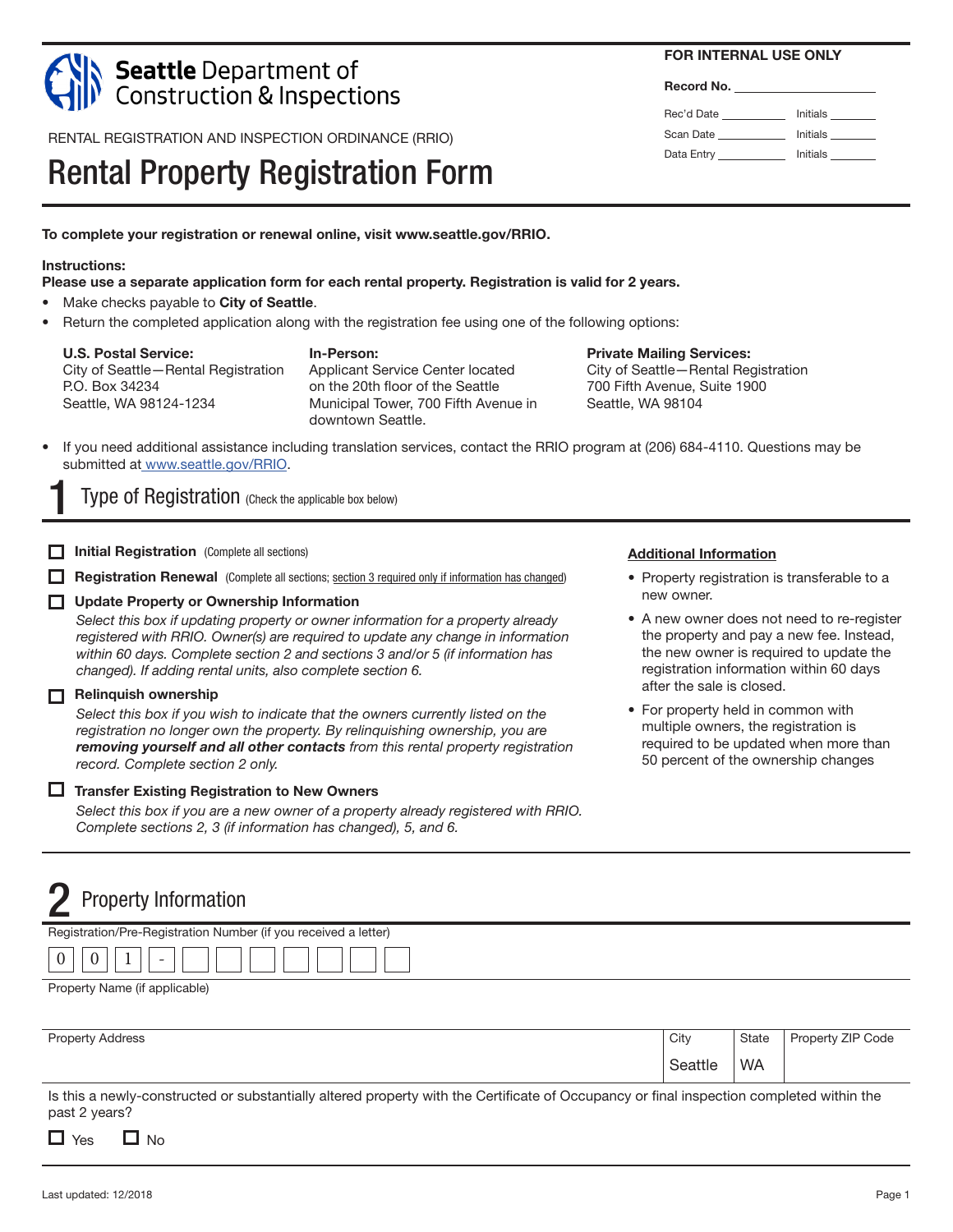Complete for rental housing units that are or may be available for rent. Do not include non-residential units or those that are not for rent. If more than 20 units, complete and attach Appendix A.

Since units on the highest or lowest floors usually have more problems with water damage, indicate if the unit is in either location. Leave blank if the unit is not on either floor, or if this does not apply to your unit (like a row house or single family residence).

| Unit identification number                          | Indicate if on TOP or LOWEST<br>residential floor | Unit identification number | Indicate if on TOP or LOWEST<br>residential floor |
|-----------------------------------------------------|---------------------------------------------------|----------------------------|---------------------------------------------------|
| Single family house example:<br>SF or Single Family | Not applicable                                    | 9.                         |                                                   |
| Apartment example: 101                              | Top                                               | 10.                        |                                                   |
| Condo example: 18-C                                 | Lowest                                            | 11.                        |                                                   |
| Duplex example: 5061                                | Not applicable                                    | 12.                        |                                                   |
| 1.                                                  |                                                   | 13.                        |                                                   |
| 2.                                                  |                                                   | 14.                        |                                                   |
| 3.                                                  |                                                   | 15.                        |                                                   |
| 4.                                                  |                                                   | 16.                        |                                                   |
| 5.                                                  |                                                   | 17.                        |                                                   |
| 6.                                                  |                                                   | 18.                        |                                                   |
| 7.                                                  |                                                   | 19.                        |                                                   |
| 8.                                                  |                                                   | 20.                        |                                                   |

| Total number of rental units from above table                    |     |
|------------------------------------------------------------------|-----|
| Total additional number of rental units from Appendix A (if any) |     |
| Total number of rental units on property                         | (A) |

### 4 Fee Schedule (Make checks payable to **City of Seattle**)

| Type of fee                                        | Price                               |                                  | Quantity | <b>Total</b> |
|----------------------------------------------------|-------------------------------------|----------------------------------|----------|--------------|
| Base registration fee (includes first rental unit) | \$70.00                             |                                  |          | \$70.00      |
| Additional units fee                               | \$15.00 for each<br>additional unit | Box (A)<br>from above<br>minus 1 |          |              |
| Late registration/renewal fee (if past due date)   | \$30.00                             |                                  |          |              |
|                                                    |                                     |                                  |          |              |

**Total Payment**

### **EXAMPLES**

- Single family house for rent as one housing unit: \$70
- Duplex with the owner living in one unit, second unit for rent: \$70
- Duplex with both units for rent:  $$70 + $15 = $85$
- 4-unit building with the owner living in one unit, three units for rent:  $$70 + ($15 \times 2$ units) = $100$
- 20-unit building with 20 units for rent:  $$70 + ($15 \times 19 \text{ units}) = $355$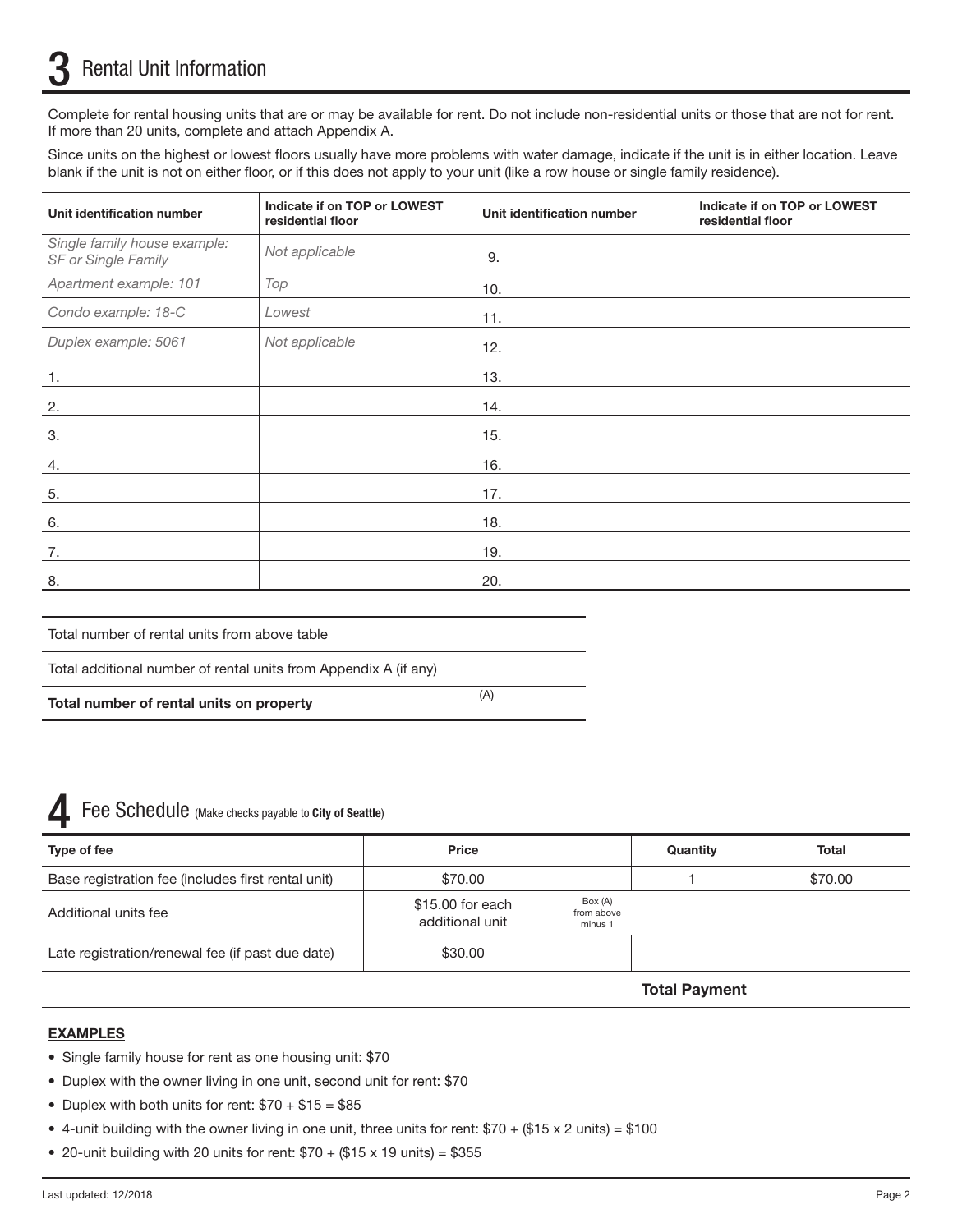| Contacts / Owner Information (If more than two owners and more space is needed, please complete and attach Appendix B)<br>You are required to provide the following 3 contacts for each property: Applicant, Owner, Tenant Contact for Repairs |                   |                                   |       |                 |
|------------------------------------------------------------------------------------------------------------------------------------------------------------------------------------------------------------------------------------------------|-------------------|-----------------------------------|-------|-----------------|
| Applicant (Person completing the registration information)                                                                                                                                                                                     |                   |                                   |       |                 |
| Check if you want to receive a copy of all communications regarding this rental registration                                                                                                                                                   |                   |                                   |       |                 |
| Preferred method of communication: $\Box$ E-mail $\Box$ Postal mail                                                                                                                                                                            |                   |                                   |       |                 |
| Name                                                                                                                                                                                                                                           |                   | Organization Name (if applicable) |       |                 |
|                                                                                                                                                                                                                                                |                   |                                   |       |                 |
| Address                                                                                                                                                                                                                                        |                   | City                              | State | <b>ZIP Code</b> |
| Phone                                                                                                                                                                                                                                          | E-mail            |                                   |       |                 |
| Tenant Contact for Repairs (Person the tenants contact to make repairs. Note: This contact information will be publicly available on the RRIO website.)                                                                                        |                   |                                   |       |                 |
| Business Relationship to Owner(s) (Check all that apply)                                                                                                                                                                                       |                   |                                   |       |                 |
| $\Box$ Property Manager<br>$\Box$ Attorney<br>$\Box$ Owner                                                                                                                                                                                     | $\Box$ Accountant | $\Box$ Employee<br>$\Box$ Other   |       |                 |
| Check here if same as Applicant and continue to Owner                                                                                                                                                                                          |                   |                                   |       |                 |
| Check if you want to receive a copy of all communications regarding this rental registration                                                                                                                                                   |                   |                                   |       |                 |
| Preferred method of communication: $\Box$ E-mail $\Box$ Postal mail                                                                                                                                                                            |                   |                                   |       |                 |
| Name                                                                                                                                                                                                                                           |                   | Organization Name (if applicable) |       |                 |
|                                                                                                                                                                                                                                                |                   |                                   |       |                 |
| Address                                                                                                                                                                                                                                        |                   | City                              | State | <b>ZIP Code</b> |
|                                                                                                                                                                                                                                                |                   |                                   |       |                 |
| Phone                                                                                                                                                                                                                                          | E-mail            |                                   |       |                 |
|                                                                                                                                                                                                                                                |                   |                                   |       |                 |
| Owner (The legal owner of the property being registered. If your property has more than one owner, you must list all owners.)                                                                                                                  |                   |                                   |       |                 |
| Check here if more than two owners and more space is required. Then fill out and attach Appendix B.                                                                                                                                            |                   |                                   |       |                 |
| Check here if same as Applicant and continue to next owner or Step 6                                                                                                                                                                           |                   |                                   |       |                 |
| Check if you want to receive a copy of all communications regarding this rental registration                                                                                                                                                   |                   |                                   |       |                 |
| Preferred method of communication: $\Box$ E-mail $\Box$ Postal mail                                                                                                                                                                            |                   |                                   |       |                 |
| Name                                                                                                                                                                                                                                           |                   | Organization Name (if applicable) |       |                 |
|                                                                                                                                                                                                                                                |                   |                                   |       |                 |
| Address                                                                                                                                                                                                                                        |                   | City                              | State | <b>ZIP Code</b> |
|                                                                                                                                                                                                                                                |                   |                                   |       |                 |
| Phone                                                                                                                                                                                                                                          | E-mail            |                                   |       |                 |
|                                                                                                                                                                                                                                                |                   |                                   |       |                 |
| Owner 2                                                                                                                                                                                                                                        |                   |                                   |       |                 |
| Check if you want to receive a copy of all communications regarding this rental registration                                                                                                                                                   |                   |                                   |       |                 |
| Preferred method of communication: $\Box$ E-mail $\Box$ Postal mail                                                                                                                                                                            |                   |                                   |       |                 |
| Name                                                                                                                                                                                                                                           |                   | Organization Name (if applicable) |       |                 |
|                                                                                                                                                                                                                                                |                   |                                   |       |                 |
| Address                                                                                                                                                                                                                                        |                   | City                              | State | ZIP Code        |
|                                                                                                                                                                                                                                                |                   |                                   |       |                 |
| Phone                                                                                                                                                                                                                                          | E-mail            |                                   |       |                 |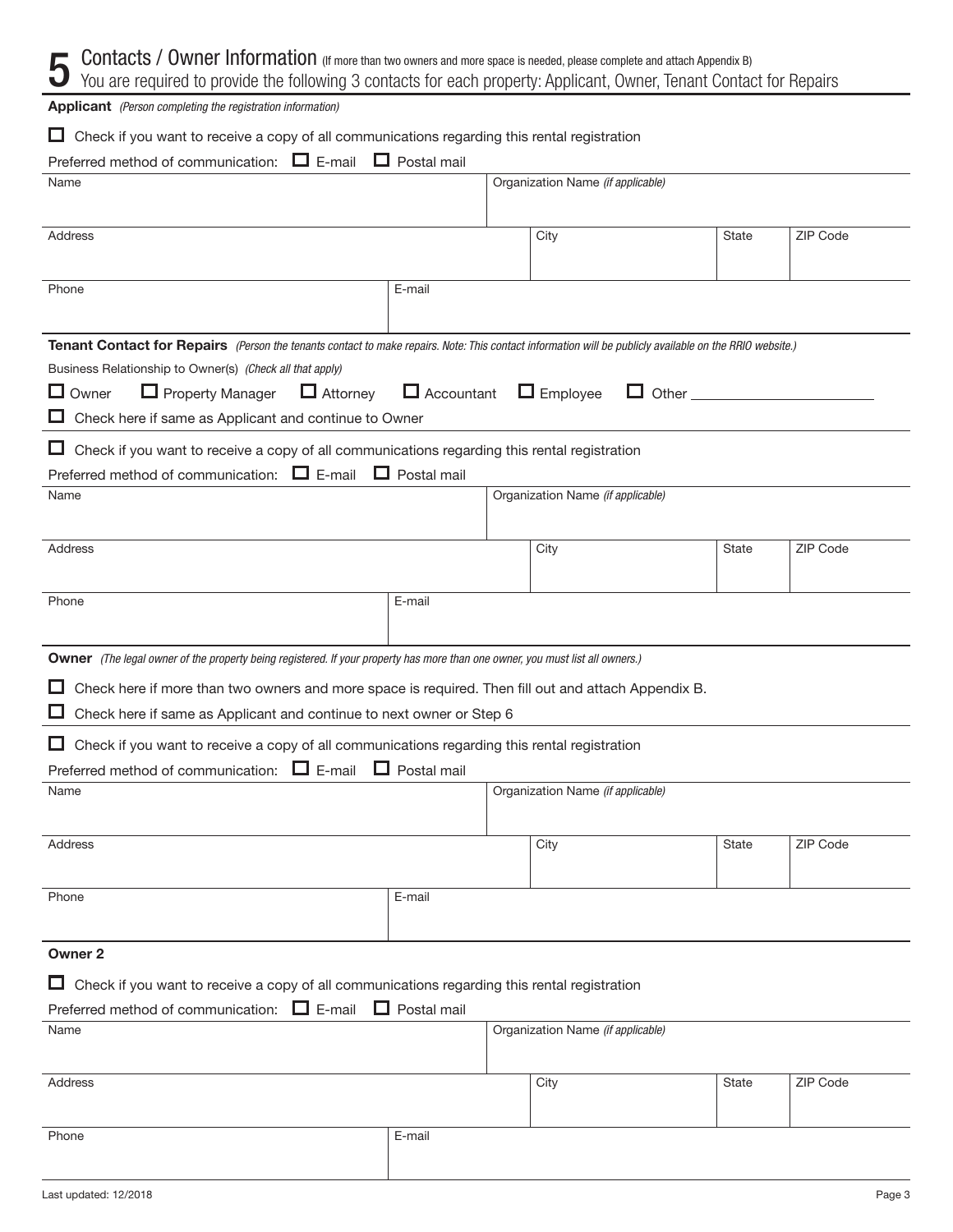Seattle's Rental Registration and Inspection Ordinance (RRIO) requires that all rental housing units meet basic maintenance standards found in the RRIO Checklist. Owners must declare that their rental units meet or will meet those standards before being rented. For the full RRIO Checklist, summarized below, refer to Seattle DCI Director's Rule 15-2013 or www.seattle.gov/RRIO.

- 1. **Exterior: Structure, Shelter, and Maintenance.** Roof, chimney, foundation, stairs, and decks are reasonably free of decay (e.g., severe cracks, soft spots, loose pieces, deterioration, or other indications that repair is needed); maintained in a safe, sound, and sanitary condition; and capable of withstanding normal loads and forces. The building and its components, including windows, should be reasonably weather-proof and damp-free.
- 2. **Interior: Structure, Shelter, and Maintenance.** Walls, floors, stairs, and other structural components are reasonably free of decay, maintained in a safe and sound condition, and capable of withstanding normal loads and forces. Natural and mechanical lighting and ventilation is adequate and maintained in good working order for each habitable room in the unit.
- 3. **Safety and Security.** Every unit or building must be equipped to be safe and secure. This includes emergency escape windows or doors, unit and building doors lock with deadbolt or deadlatch, and working smoke and carbon monoxide alarms are installed and functional. Multi-family buildings must also have proper emergency exit lighting and secure common areas.
- 4. **Room Size and Condition.** All rooms used as living or sleeping rooms must meet minimum requirements for square footage and must not have dirt floors.
- 5. **Heating System.** Every bathroom and habitable room must have a functioning, properly ventilated, and permanently-installed heat source.
- 6. **Electrical Standards.** All electrical equipment and wiring must be approved and maintained in safe and sound condition and in good working order.
- 7. **Plumbing and Hot Water.** Plumbing systems must be properly installed, functional, sanitary and maintained in good condition. Water temperature reaches at least 100°F after running water for two minutes.
- 8. **Sanitation Standards: Bathrooms.** Every unit has at least one directly accessible bathroom (primary bathroom) that includes an operable toilet, sink, and tub or shower, all in safe and sound condition and sanitary working order. Does not apply to a legally established SRO/rooming house/micro-housing unit that does not have a bathroom, although any associated common or shared bathroom must meet these standards.
- 9. **Sanitation Standards: Kitchen.** Every unit has a kitchen with a sink, counter, cabinets, cooking appliance, and refrigerator maintained in safe, sound, and sanitary condition. This does not apply to units comprised of a single habitable room such as a Single Room Occupancy, rooming house, or micro-housing unit when the unit does not have a kitchen. Common kitchen must meet these standards.
- 10. **Owners' Obligations.** Property owners are responsible for ensuring that the property is free of excess trash; insects and rodents have been exterminated.

**Who evaluated units for compliance with standards?**

Owner or owner's agent

Inspection by Qualified Rental Housing Inspector *(There is no requirement to use an inspector prior to registration. The choice is up to the owner.)*

### **By signing below, I confirm that all units that are currently or may be available for rent meet the requirements of the Rental Registration and Inspection Ordinance as detailed in the RRIO Checklist.**

Name (printed) **Phone No.** Phone No. **Phone No.** Phone No. **Phone No.** Phone No.

Signature Date Date of the Signature Date of the Signature Date of the Date of the Date of the Date of the Date of the Date of the Date of the Date of the Date of the Date of the Date of the Date of the Date of the Date of

*I acknowledge and intend that a scanned copy of my hard-copy signature will be treated as an original signature for the purposes of this application and for any other matter related to this application.*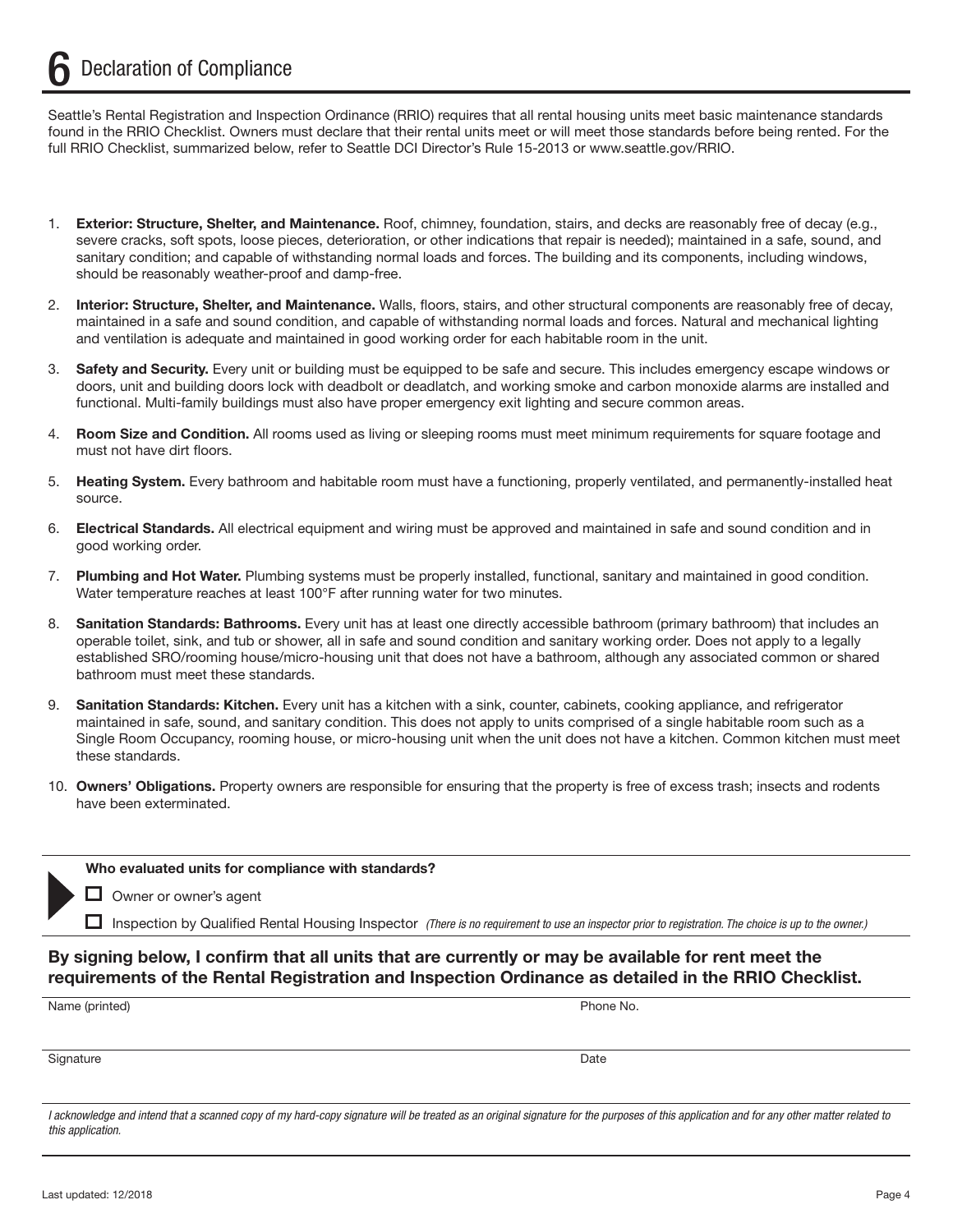## 7 Property Improvements *(Optional)*

We want to learn how this program affects rental housing and whether you had to make any repairs in order to meet the program standards.

### **Providing this information is voluntary and is not required for a complete registration.**

Were changes or improvements made to this property in the past year in order to register for RRIO?

- □ Yes
- $\Box$  No

How much money did you spend to improve this property in the past year in order to register for RRIO?

- $\Box$  \$0 to \$250
- $\Box$  \$251 to \$1,000
- $\Box$  \$1,001 to \$5,000
- $\Box$  More than \$5,000

In what area(s) did you spend time or money for improvements? *(Check all that apply)*

- Exterior Structure, Shelter, and Maintenance
- Interior Structure, Shelter, and Maintenance
- **Emergency Escape Windows and Doors**
- $\Box$  Room and Size Conditions
- $\Box$  Heating Systems
- **D** Plumbing and Hot Water
- Electrical Standards
- Sanitary Standards-Bathrooms
- Sanitary Standards-Kitchen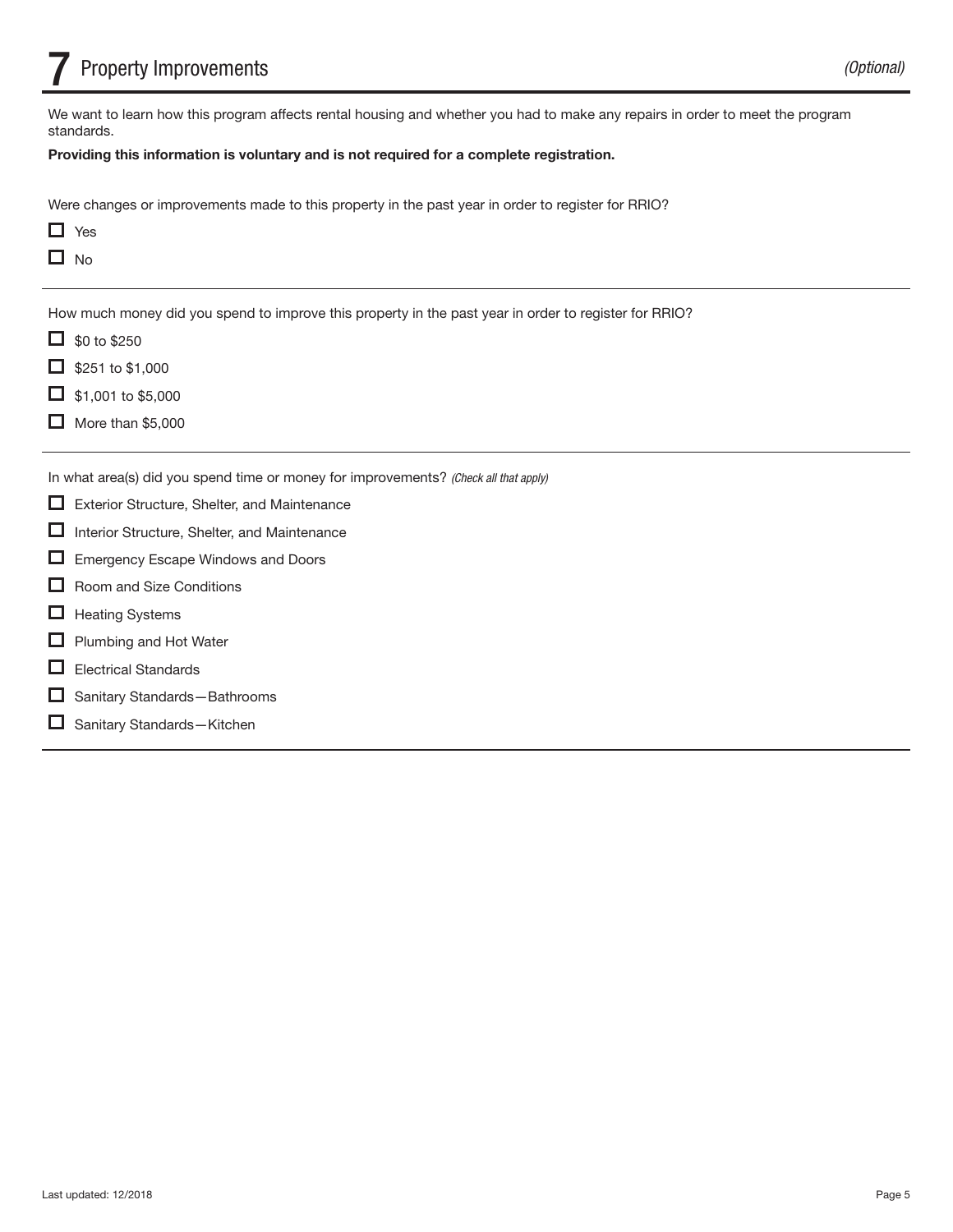*This page intentionally left blank. Please continue to Section 8.*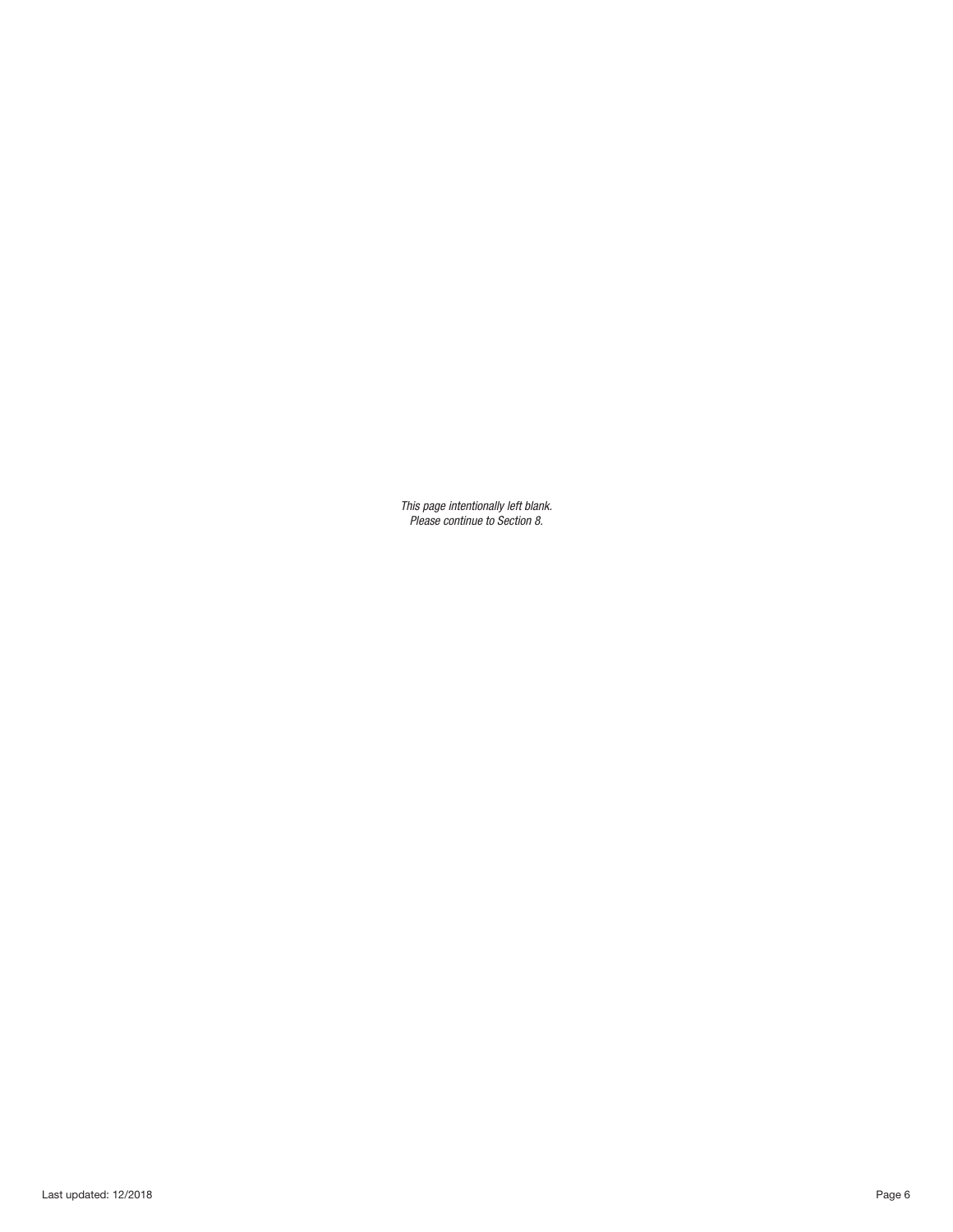The Seattle Code Compliance division and RRIO program are gathering demographic data to help us better understand our customers and improve our education and outreach efforts. This information will be separated and tracked independently from the registration application.

### **Providing this information is voluntary and is not required for a complete registration.**

|        | Are you a:                                             |   |          |        |           |       |        |                      |
|--------|--------------------------------------------------------|---|----------|--------|-----------|-------|--------|----------------------|
| $\Box$ | Property Owner                                         |   |          |        |           |       |        |                      |
|        | Owner's Agent or Representative                        |   |          |        |           |       |        |                      |
|        | Tenant                                                 |   |          |        |           |       |        |                      |
|        | Other                                                  |   |          |        |           |       |        |                      |
|        |                                                        |   |          |        |           |       |        |                      |
|        | ZIP Code: (for person filling out the application)     |   |          |        |           |       |        |                      |
|        | How do you access the Internet? (Check all that apply) |   |          |        |           |       |        |                      |
| ш      | Smartphone (e.g., iPhone, Galaxy, etc.)                |   |          |        |           |       |        |                      |
| ப      | Tablet (e.g., iPad, Surface, Kindle, etc.)             |   |          |        |           |       |        |                      |
|        | Computer (e.g., PC, Mac, laptops)                      |   |          |        |           |       |        |                      |
| П      | Other                                                  |   |          |        |           |       |        |                      |
|        | I do not use the Internet                              |   |          |        |           |       |        |                      |
|        | What is the main language spoken in your home?         |   |          |        |           |       |        |                      |
| $\Box$ | English                                                |   | Mandarin | □      | Cambodian |       |        | Laotian              |
|        | Spanish                                                |   | Somali   | □      | Amharic   |       |        | Thai                 |
|        | Vietnamese                                             |   | Tagalog  | ш      | Oromo     |       |        | Russian              |
|        | Cantonese                                              | ш | Korean   | $\Box$ | Tigrinya  |       | $\Box$ | Other:               |
|        | What is your race or ethnicity?                        |   |          |        |           |       |        |                      |
| l I    | White                                                  |   |          |        | П         | Asian |        |                      |
| . I    | <b>Black or African-American</b>                       |   |          |        | ப         |       |        | Hispanic or Latino/a |
|        | American Indian or Alaskan Native                      |   |          |        | ш         |       |        | More than one race   |
|        | Native Hawaiian or Other Pacific Islander              |   |          |        | ப         |       |        |                      |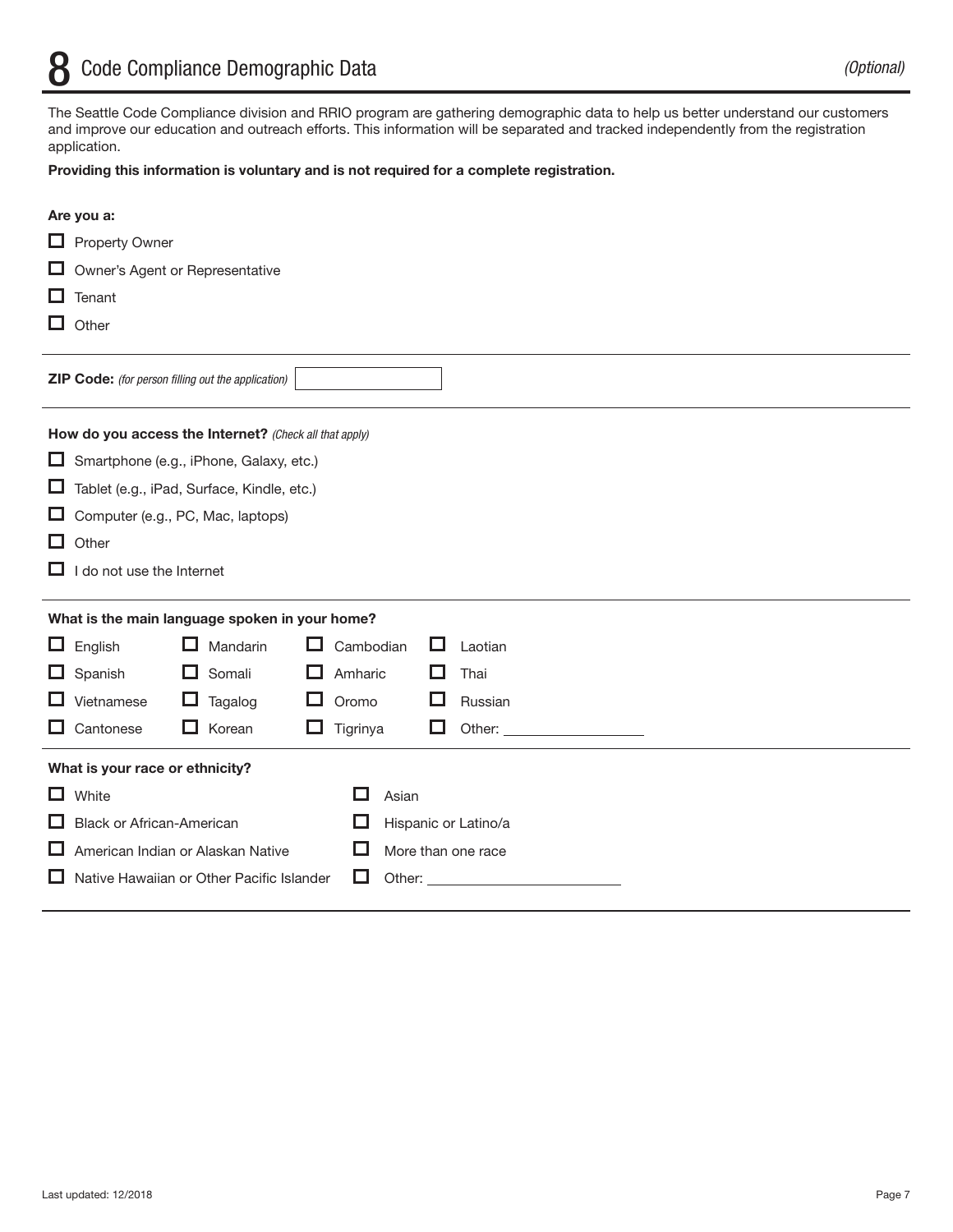*This page intentionally left blank.*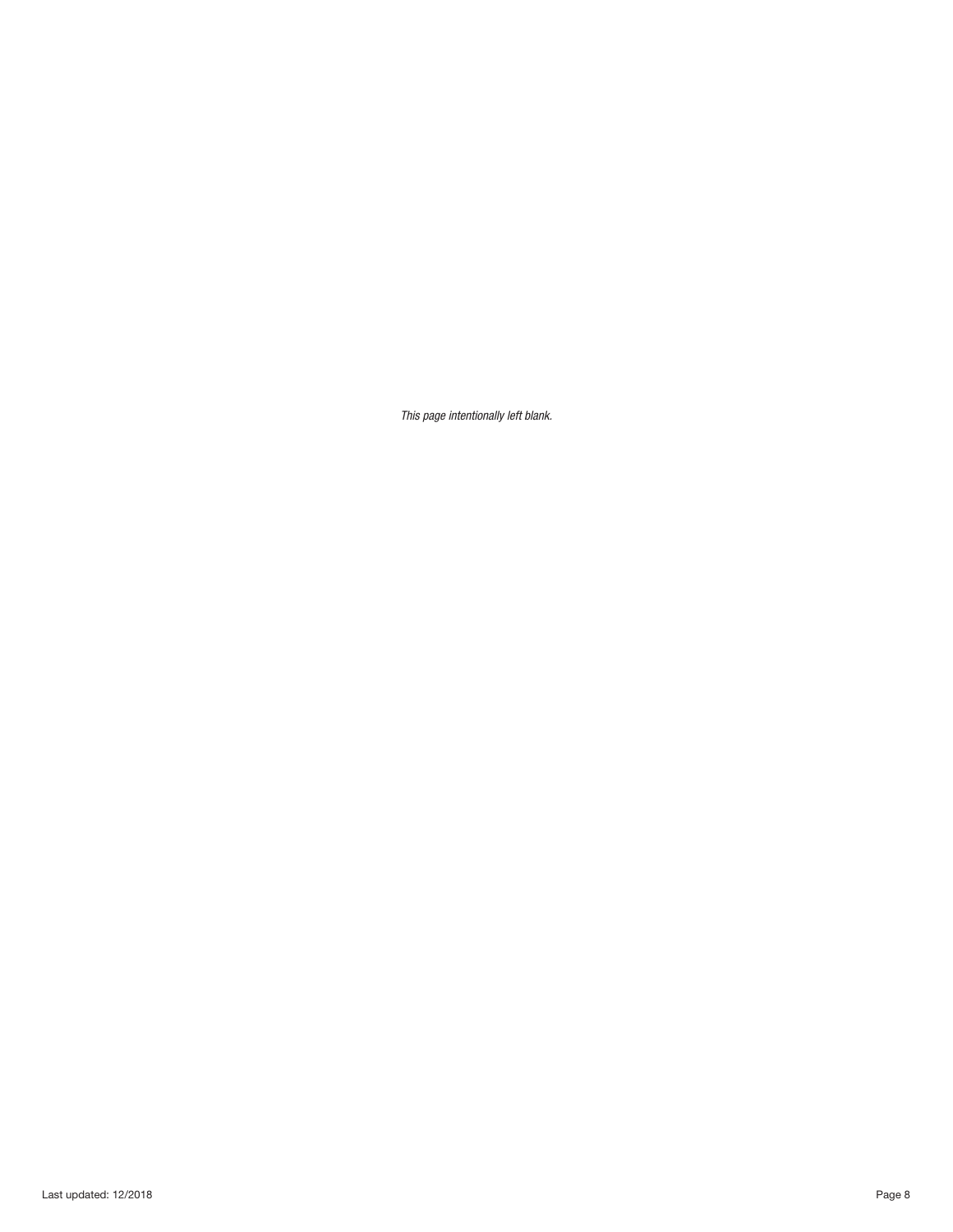# Appendix A Additional Rental Unit Information

Complete for rental housing units that are or may be available for rent.

Since units on the highest or lowest floors usually have more problems with water damage, indicate if the unit is in either location. Leave blank if the unit is not on either floor, or if this does not apply to your unit (like a row house).

| Unit identification number | Indicate if on TOP or LOWEST<br>residential floor | Unit identification number | Indicate if on TOP or LOWEST<br>residential floor |
|----------------------------|---------------------------------------------------|----------------------------|---------------------------------------------------|
| 1.                         |                                                   | 31.                        |                                                   |
| 2.                         |                                                   | 32.                        |                                                   |
| 3.                         |                                                   | 33.                        |                                                   |
| 4.                         |                                                   | 34.                        |                                                   |
| 5.                         |                                                   | 35.                        |                                                   |
| 6.                         |                                                   | 36.                        |                                                   |
| 7.                         |                                                   | 37.                        |                                                   |
| 8.                         |                                                   | 38.                        |                                                   |
| 9.                         |                                                   | 39.                        |                                                   |
| 10.                        |                                                   | 40.                        |                                                   |
| 11.                        |                                                   | 41.                        |                                                   |
| 12.                        |                                                   | 42.                        |                                                   |
| 13.                        |                                                   | 43.                        |                                                   |
| 14.                        |                                                   | 44.                        |                                                   |
| 15.                        |                                                   | 45.                        |                                                   |
| 16.                        |                                                   | 46.                        |                                                   |
| 17.                        |                                                   | 47.                        |                                                   |
| 18.                        |                                                   | 48.                        |                                                   |
| 19.                        |                                                   | 49.                        |                                                   |
| 20.                        |                                                   | 50.                        |                                                   |
| 21.                        |                                                   | 51.                        |                                                   |
| 22.                        |                                                   | 52.                        |                                                   |
| 23.                        |                                                   | 53.                        |                                                   |
| 24.                        |                                                   | 54.                        |                                                   |
| 25.                        |                                                   | 55.                        |                                                   |
| 26.                        |                                                   | 56.                        |                                                   |
| 27.                        |                                                   | 57.                        |                                                   |
| 28.                        |                                                   | 58.                        |                                                   |
| 29.                        |                                                   | 59.                        |                                                   |
| 30.                        |                                                   | 60.                        |                                                   |

| Total number of rental units from Appendix A |  |
|----------------------------------------------|--|